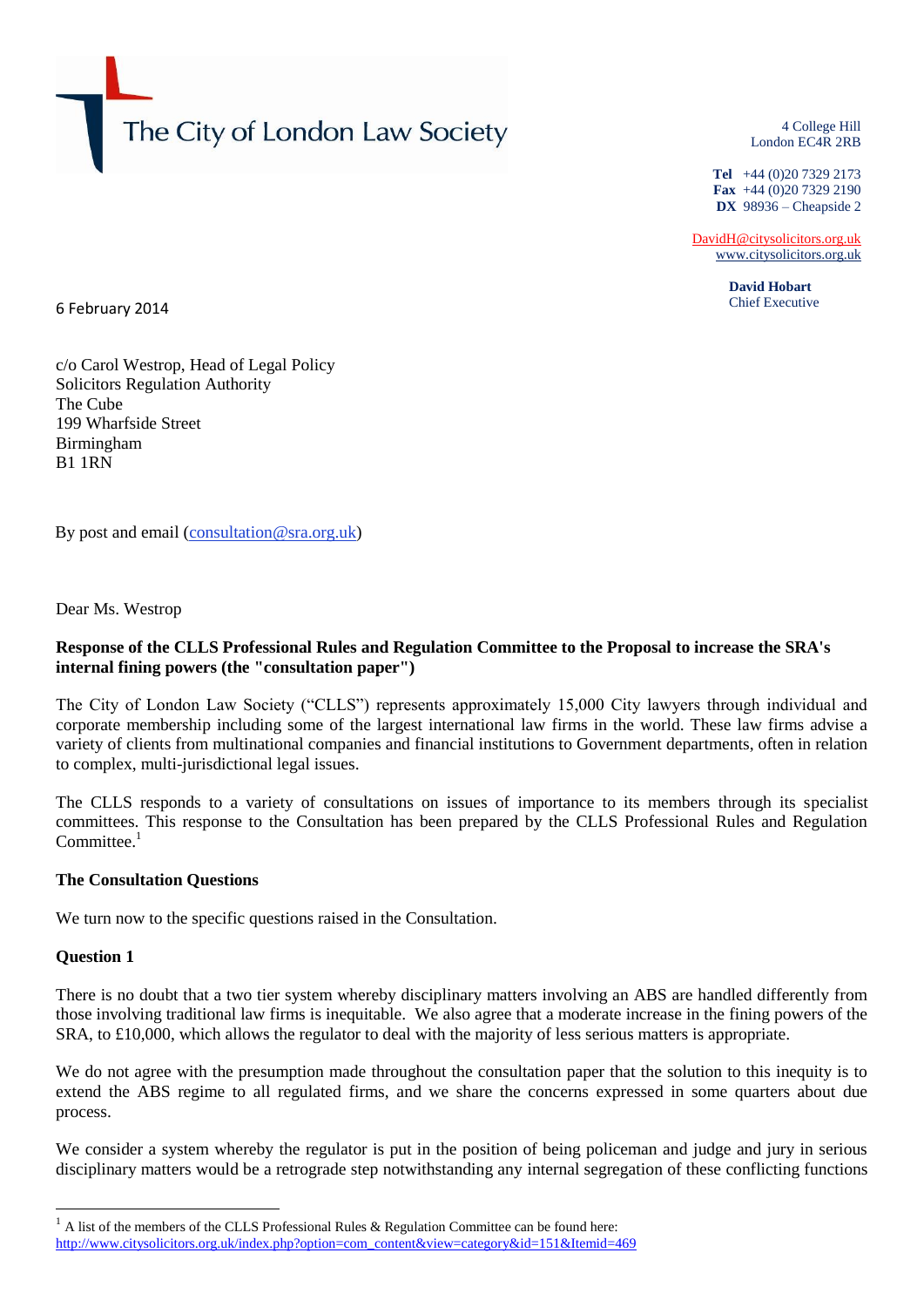within the SRA. Nor do we see the right of appeal to the Solicitors Disciplinary Tribunal ("SDT") as an adequate safeguard. Many firms and individuals faced with an adverse decision from the SRA would find the prospect of appealing, and thus challenging the regulator with whom they would have to continue to work at the end of that process, daunting and perhaps prohibitive.

Our strong preference would be to retain the SDT as the default disciplinary body for serious matters, and to extend the remit of the SDT to ABS firms which would, at a stroke, address any perceived inconsistency or unfairness in the current regime and the risk of regulatory arbitrage. Re the latter, we would seriously question whether the fining powers of the SRA has any material influence on the choices a firm make when structuring its business and the SRA has not presented any evidence to validate such a concern.

The solicitor and lay members of the SDT are appointed by the Master of the Rolls. This ensures the independence of the SDT from both the regulator and the profession which, along with its clearly defined processes and the transparency of its operations, is calculated to win the support and confidence of all stakeholders.

We do not have the information to dispute your assertions as to the comparative costs or timeframe of the two procedures, we would however anticipate that constructive engagement with the SDT in developing its processes could deliver efficiencies. That said, given the seriousness of disciplinary matters and the potential impact on individuals, consideration of cost cannot be allowed to undermine the rights of individuals to effectively defend themselves or the perceived and actual transparency and fairness of the process by which decisions are made.

# **Question 2**

We draw attention to the views we expressed in the response to the SRA consultation on indicative guidance on financial penalties - which is attached for ease of reference (the "2013 Response").<sup>2</sup> We identified a number of concerns arising from the SRA's proposed indicative guidance, the final version of which was published on 13 August 2013 (the "**Guidance**"). We are disappointed that the SRA did not take the opportunity to align its Guidance more closely with the approach of the SDT, which would have helped remove any perceived inequity in having two parallel disciplinary paths. We do not intend to set out all of our comments again, but we do note the following points of particular importance.

- (a) The Guidance has a very limited scoring approach to the seriousness of the conduct, which recognises only two categories of conduct and scores deliberate misconduct only 2 points higher than standard misconduct. The lack of differentiation has the potential to produce unfair penalties at both ends of the scale.
- (b) In the 2013 Response we objected to the SRA's approach to the assessment of "Harm" which was based wholly on financial loss rather than the harm caused to public trust and confidence in, and the reputation of, the profession. In our view the concept of harm should be separate from that of financial loss to the extent relevant to culpability. Although the SRA did add a footnote to the Guidance indicating that harm should be construed broadly, that has not satisfactorily addressed our concerns. The SRA's process for assessing financial penalties is still principally, and incorrectly in our view, focused on the concept of financial loss as evidenced in Step 3 of the Guidance which effectively requires the decision maker to impose a penalty which eliminates any financial benefit or gain resulting from the relevant misconduct. The purpose of sanctions is to punish misconduct not to provide redress and we have already expressed the view that it would be wrong to focus purely on the profit or gain (which in many cases is likely to be recovered by victims in a civil action).

# **Question 3**

As above, we agree that a moderate increase to £10,000 is appropriate and represents an equitable balance between the saving of costs and the maintenance of an independent, fair disciplinary process.

The supporting data provided by the SRA for 2010-30 July 2013 suggests that an increase of this level would allow the SRA to resolve the majority of financial penalty cases, leaving a minority of more serious cases to be prosecuted before the SDT. For the reasons set out in this response we think it is right that serious disciplinary matters are prosecuted before the SDT. Moreover in more serious matters it may be appropriate for the SRA to seek non-financial penalties which only the SDT is empowered to make.

<sup>-</sup>2 See [http://www.citysolicitors.org.uk/attachments/article/108/20130418-1131-Con-response-re-guidance-on-financial-penalties-\(908154599-](http://www.citysolicitors.org.uk/attachments/article/108/20130418-1131-Con-response-re-guidance-on-financial-penalties-(908154599-2).pdf) [2\).pdf](http://www.citysolicitors.org.uk/attachments/article/108/20130418-1131-Con-response-re-guidance-on-financial-penalties-(908154599-2).pdf)